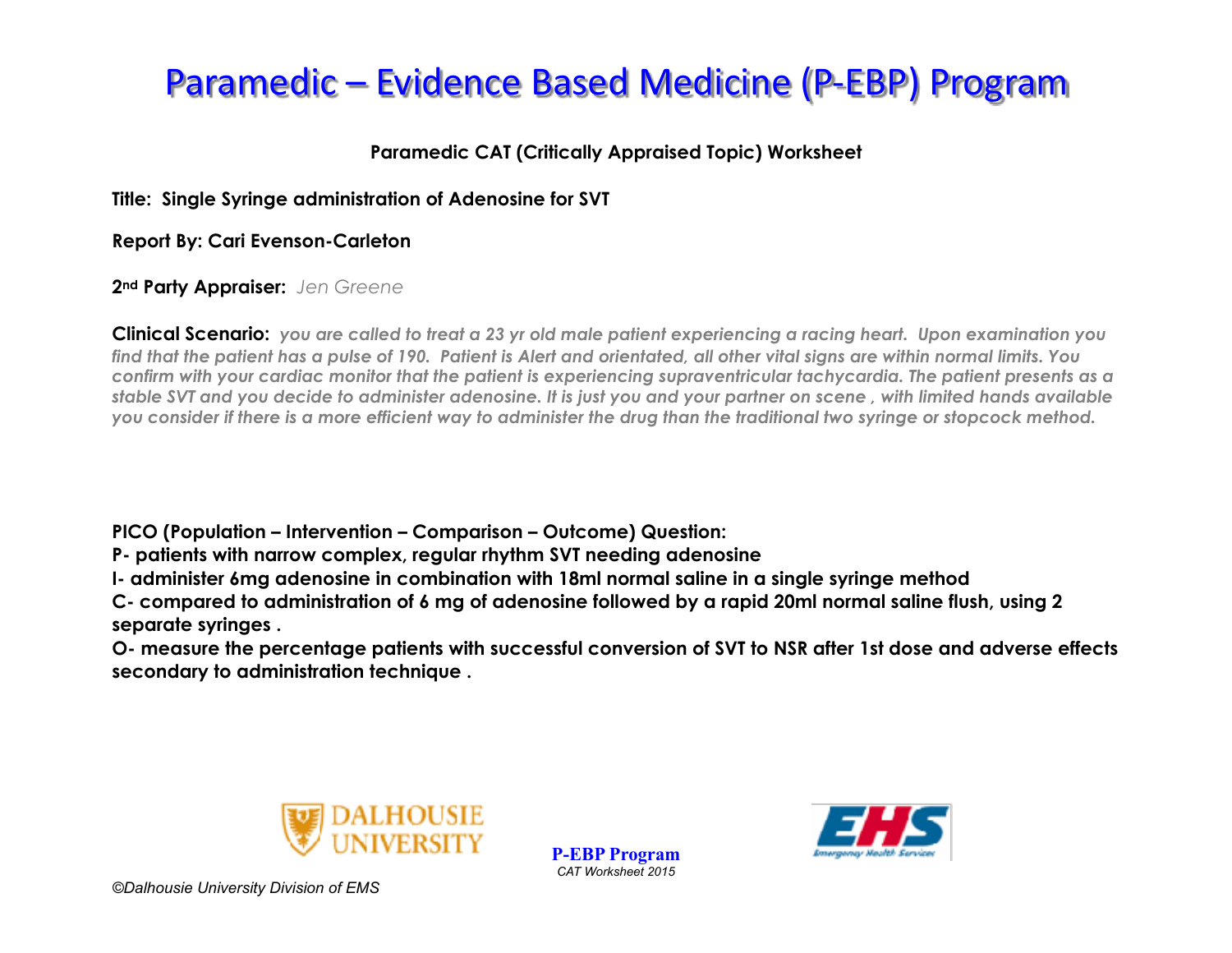### **Search Strategy:**

*((Adenosine administration for supraventricular tachycardia) AND With an stopcock) AND Without a stopcock* 

### **Search Outcome:**

#### **71**

#### **Relevant Papers:**

| AUTHOR, DATE | POPULATION:<br><b>SAMPLE</b><br>CHARACTERISTICS | <b>DESIGN (LOE)</b> | OUTCOMES | <b>RESULTS</b> | STRENGTHS/<br>WEAKNESSES |
|--------------|-------------------------------------------------|---------------------|----------|----------------|--------------------------|
|--------------|-------------------------------------------------|---------------------|----------|----------------|--------------------------|



**P-EBP Program** *CAT Worksheet 2015* 

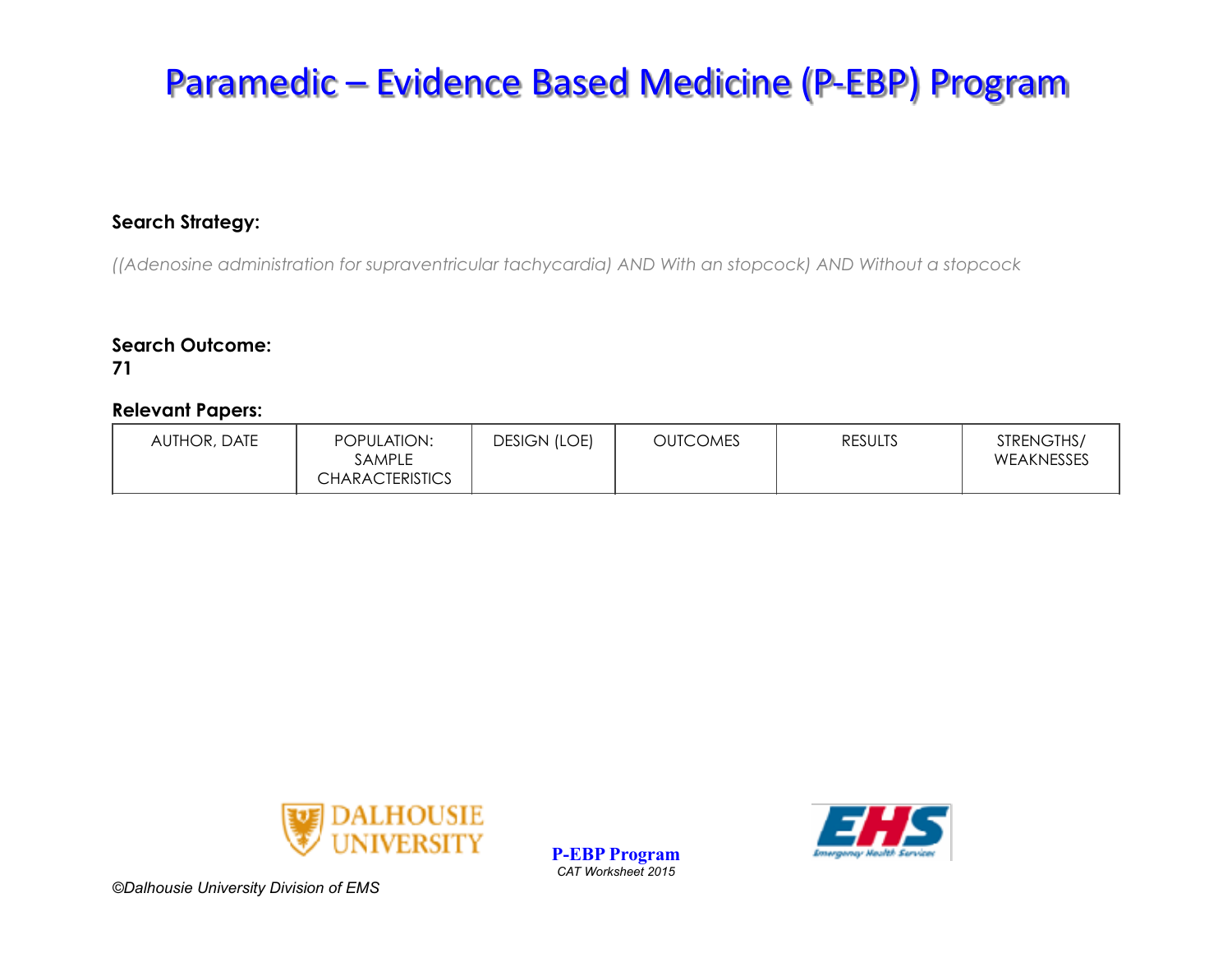| McDowell M. 2019 | 53 adult patients<br>presenting to the ED<br>with SVT | This is a non<br>randomized<br>single center<br>prospective<br>observational<br>study.<br>Level II<br>evidence. | 1. The percentage<br>of patients with<br>successful<br>conversion of SVT<br>to NSR after the<br>first dose of<br>adenosine in SS<br>administration.<br>2. Achievement of<br>NSR with up to 3<br>doses of<br>adenosine.<br>3. Adverse affects<br>secondary to<br>administration<br>technique. | 73% of patients<br>converted to NSR after<br>the first dose in the SS<br>method (95%<br>$CI = 0.55 - 0.91$<br>compared to 40.7% in<br>the TS method (95%)<br>$Cl = 0.21 - 0.61$ $p = 0.0176$<br>100% conversion with<br>up to 3 doses of<br>adenosine in the SS<br>method $(95\%$ CI=<br>$1.0 - 1.0$ ) compared to<br>70% in TS method (95%)<br>$CI = 0.52 - 0.89$<br>$P = 0.0043$<br>0 adverse effects in<br>the SS group<br>compared to 1<br>extravasation and<br>phlebitis in the TS<br>group. | Limitations of this<br>study include a<br>small sample size,<br>non<br>randomization,<br>pilot data,<br>location of IV not<br>recorded, TS<br>administration<br>technique not<br>recorded and<br>large non<br>inferiority margin.<br>Strength shows<br>real world practice<br>that lends credit to<br>external<br>validation. |
|------------------|-------------------------------------------------------|-----------------------------------------------------------------------------------------------------------------|----------------------------------------------------------------------------------------------------------------------------------------------------------------------------------------------------------------------------------------------------------------------------------------------|---------------------------------------------------------------------------------------------------------------------------------------------------------------------------------------------------------------------------------------------------------------------------------------------------------------------------------------------------------------------------------------------------------------------------------------------------------------------------------------------------|-------------------------------------------------------------------------------------------------------------------------------------------------------------------------------------------------------------------------------------------------------------------------------------------------------------------------------|
|------------------|-------------------------------------------------------|-----------------------------------------------------------------------------------------------------------------|----------------------------------------------------------------------------------------------------------------------------------------------------------------------------------------------------------------------------------------------------------------------------------------------|---------------------------------------------------------------------------------------------------------------------------------------------------------------------------------------------------------------------------------------------------------------------------------------------------------------------------------------------------------------------------------------------------------------------------------------------------------------------------------------------------|-------------------------------------------------------------------------------------------------------------------------------------------------------------------------------------------------------------------------------------------------------------------------------------------------------------------------------|



**P-EBP Program** *CAT Worksheet 2015* 

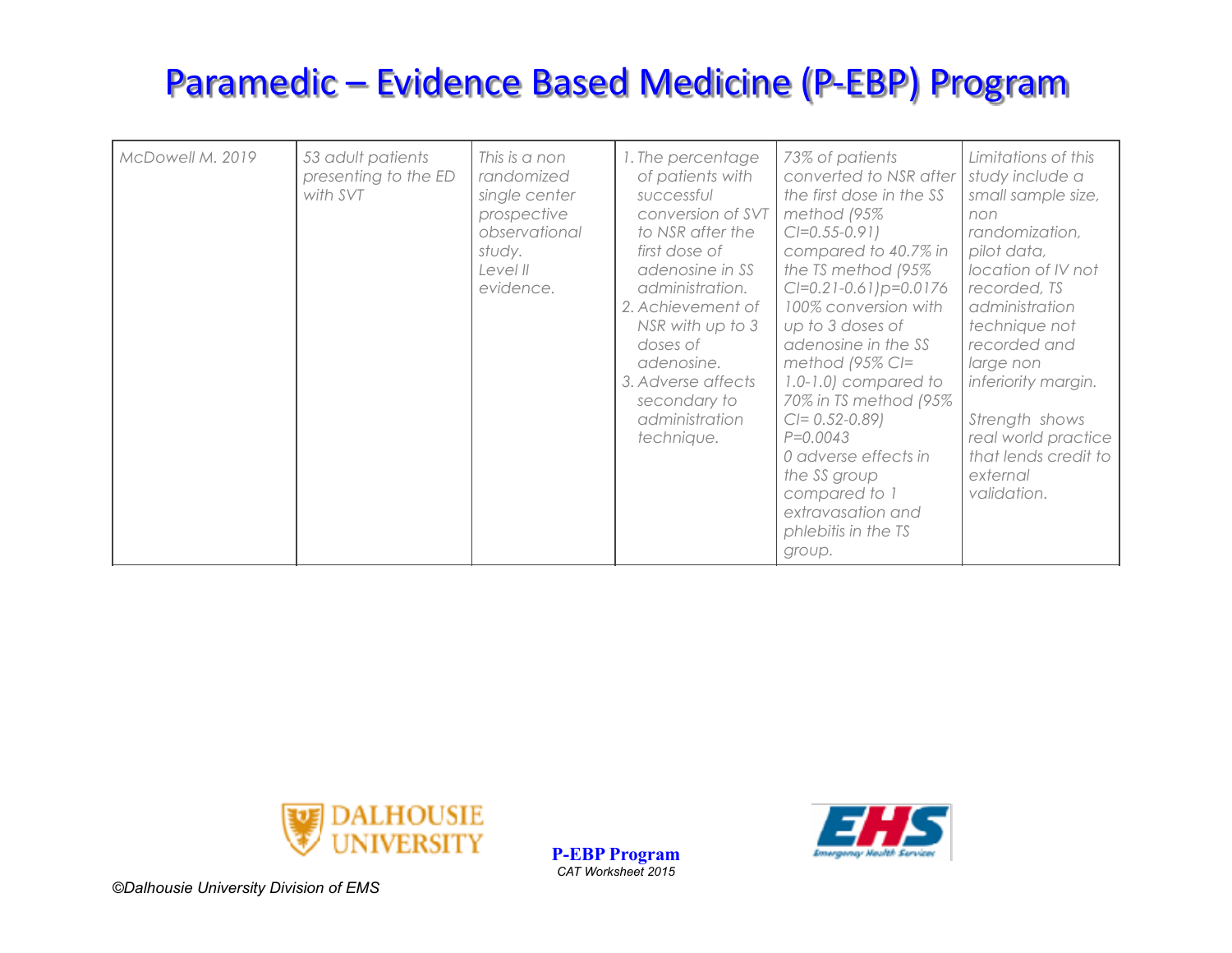| Choi SC. 2003 | 65 patients in SVT | Non blind<br>randomized<br>prospective<br>study.<br>Level 1 evidence | 1. The success rate<br>of conversion<br>from SVT to NSR<br>2. The average of<br>total dose<br>administered<br>3. Complications<br>associated with<br>convenient<br>method of<br>adenosine<br>administration | 35 patients studied<br>using the standard<br>method<br>30 patients studied<br>convenient method<br>Success rate was 80%<br>in the standard group<br>Success rate was 85.7<br>in convenient group.<br>$P = 0.39$<br>Conclusion : the<br>convenient method of<br>combining adenosine<br>with the saline flush is<br>effective and more<br>convenient than the<br>standard<br>administration of<br>adenosine. | Weakness: small<br>sample group<br>Not statistically<br>significant results<br>Strength: this was<br>a randomized trial |
|---------------|--------------------|----------------------------------------------------------------------|-------------------------------------------------------------------------------------------------------------------------------------------------------------------------------------------------------------|------------------------------------------------------------------------------------------------------------------------------------------------------------------------------------------------------------------------------------------------------------------------------------------------------------------------------------------------------------------------------------------------------------|-------------------------------------------------------------------------------------------------------------------------|
|---------------|--------------------|----------------------------------------------------------------------|-------------------------------------------------------------------------------------------------------------------------------------------------------------------------------------------------------------|------------------------------------------------------------------------------------------------------------------------------------------------------------------------------------------------------------------------------------------------------------------------------------------------------------------------------------------------------------------------------------------------------------|-------------------------------------------------------------------------------------------------------------------------|



**P-EBP Program** *CAT Worksheet 2015* 

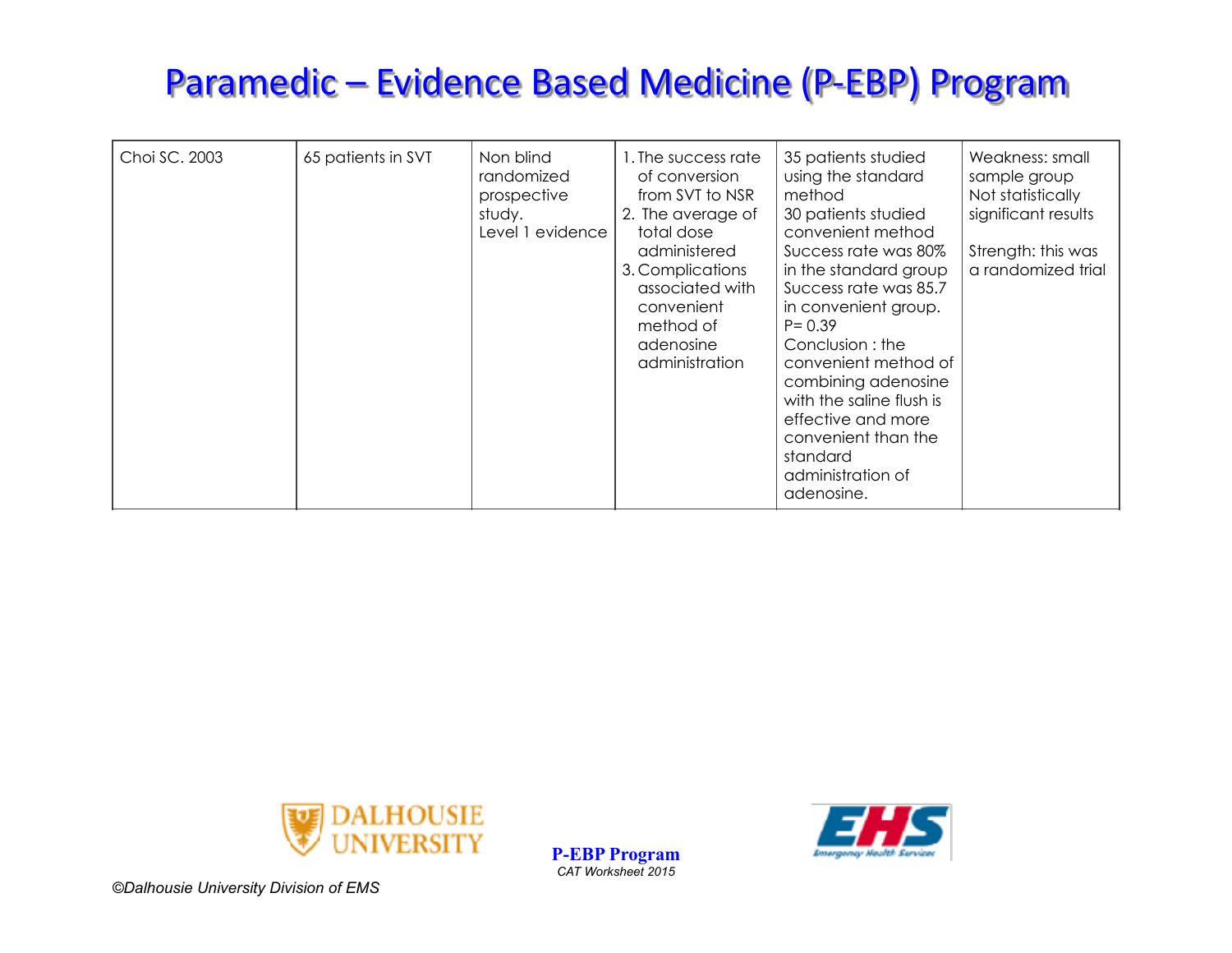| Weberding NT. 2018 | Infants less than 10Kg<br>presenting with SVT<br>And infants weighing<br>$10-25kg$ | in vitro study | To determine if the<br>amount of<br>adenosine<br>delivered through<br>a stopcock for<br>hypothetical<br>patients weighing<br>2-9kg is lower than<br>the amount<br>delivered for<br>patients weighing<br>10-25kg.<br>To quantify the<br>dose delivered for<br>weights 2-5, 6-9<br>and 10-25kg. | The mean dose of<br>adenosine via<br>stopcock increased as<br>weight increased.<br>2-9Kg had a median<br>dose of 0.08mg/kg<br>10-25kg had a median<br>dose of 0.1mg/kg<br>95% CI<br>Median dose<br>delivered was 0.07<br>mg/kg, 0.09mg/kg<br>and 0.1 mg/kg for<br>weights of 2-5kg, 6-9kg<br>and 10-25kg<br>respectively.<br>Conclusion:<br>administration of<br>adenosine via<br>stopcock delivers<br>lower than intended<br>drug dose for patients | Weakness: In vitro<br>study, therefore<br>clinical<br>application can<br>only be<br>extrapolated from<br>the findings.<br>This study was not<br>blinded.<br>Strength:<br>experiments were<br>repeated in<br>triplicate ad<br>yielded the same<br>results.<br>Observations may<br>apply to other<br>medications of<br>small volume<br>administered<br>through a<br>stopcock. |
|--------------------|------------------------------------------------------------------------------------|----------------|-----------------------------------------------------------------------------------------------------------------------------------------------------------------------------------------------------------------------------------------------------------------------------------------------|------------------------------------------------------------------------------------------------------------------------------------------------------------------------------------------------------------------------------------------------------------------------------------------------------------------------------------------------------------------------------------------------------------------------------------------------------|-----------------------------------------------------------------------------------------------------------------------------------------------------------------------------------------------------------------------------------------------------------------------------------------------------------------------------------------------------------------------------|
|                    |                                                                                    |                |                                                                                                                                                                                                                                                                                               | weighing less than 10<br>kg due to dead space<br>in the stopcock.                                                                                                                                                                                                                                                                                                                                                                                    |                                                                                                                                                                                                                                                                                                                                                                             |

**Comments: Evidence presented in the above studies supports the use of a single syringe method for administration of adenosine. Conversion rate of SVT to NSR is consistently higher and there are no recorded adverse events. Furthermore , evidence shows that using the stopcock method in infants weighing less than 10Kg delivers a smaller than intended dose of adenosine and has a negative effect on conversion rate with first dose.** 



**P-EBP Program** *CAT Worksheet 2015*